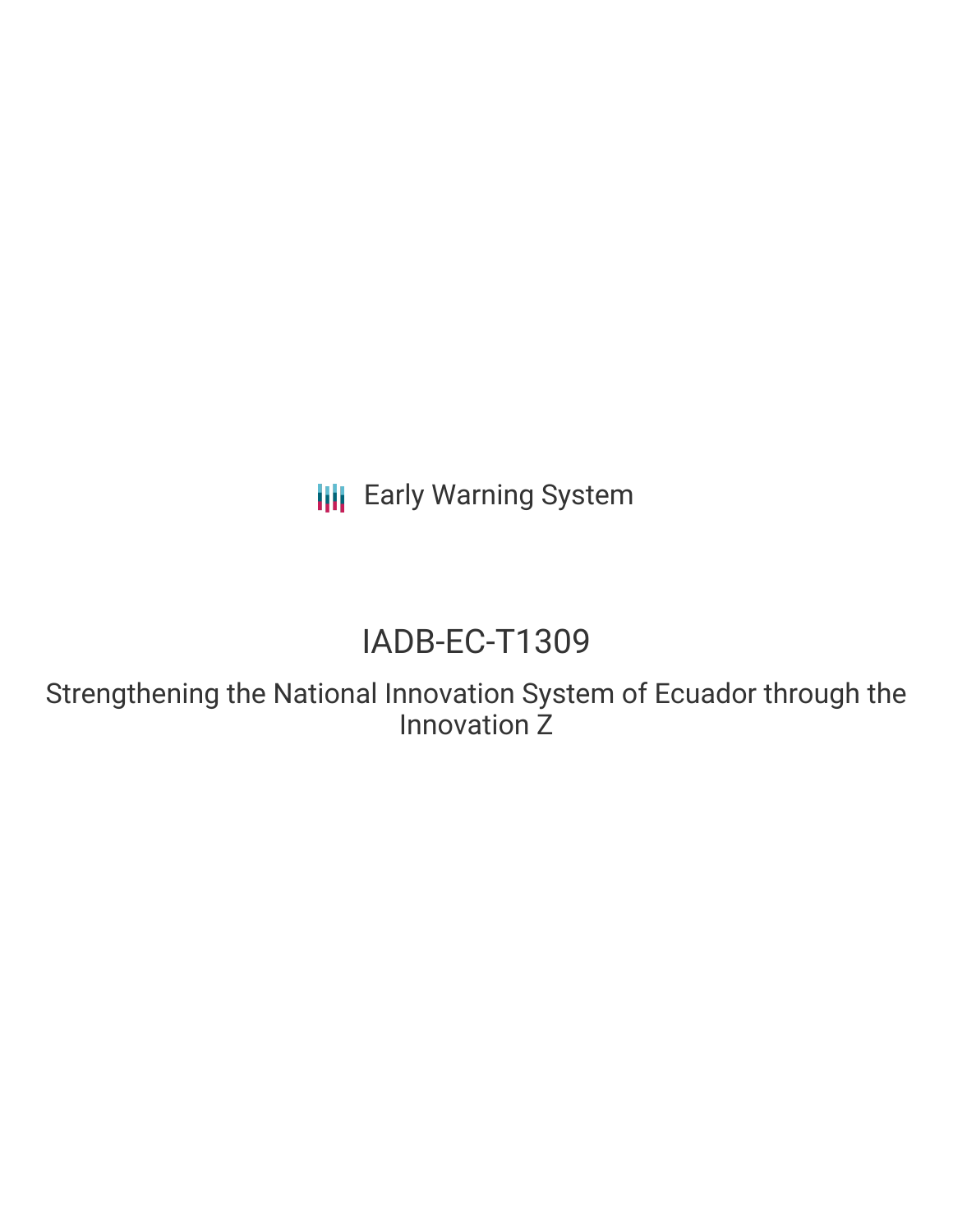

### **Quick Facts**

| <b>Countries</b>               | Ecuador                                |
|--------------------------------|----------------------------------------|
| <b>Financial Institutions</b>  | Inter-American Development Bank (IADB) |
| <b>Status</b>                  | Active                                 |
| <b>Bank Risk Rating</b>        | U                                      |
| <b>Voting Date</b>             | 2016-08-22                             |
| <b>Investment Type(s)</b>      | <b>Advisory Services</b>               |
| <b>Investment Amount (USD)</b> | $$0.25$ million                        |
| <b>Project Cost (USD)</b>      | $$0.28$ million                        |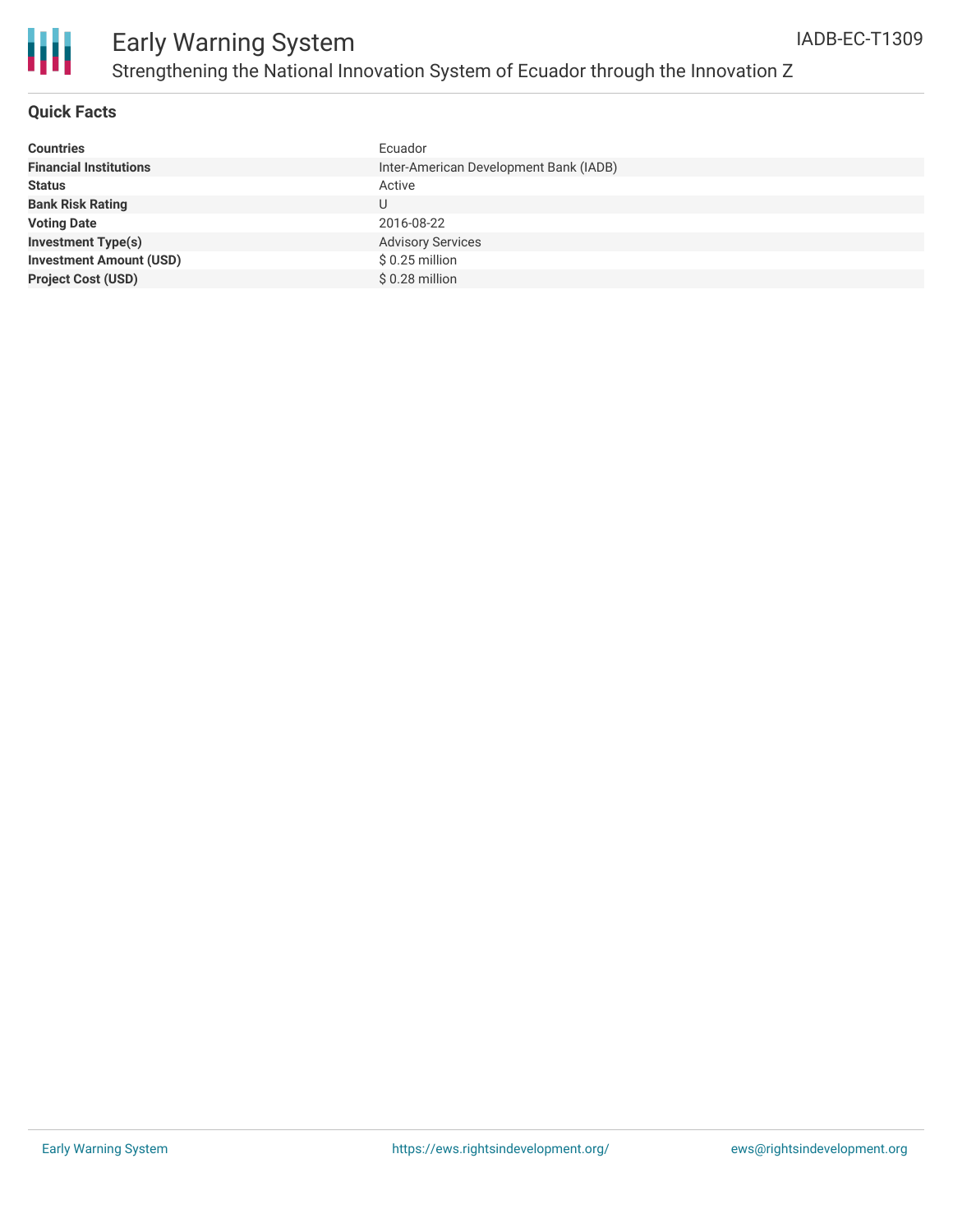

## Early Warning System Strengthening the National Innovation System of Ecuador through the Innovation Z

### **Project Description**

The specific objectives are: (a) support the design and sustainability of ZILE using lessons learned from international experience; (b) definition of strategic sectors to be included in the ZILE; and (c) the design of management policies advanced human talent and technology transfer.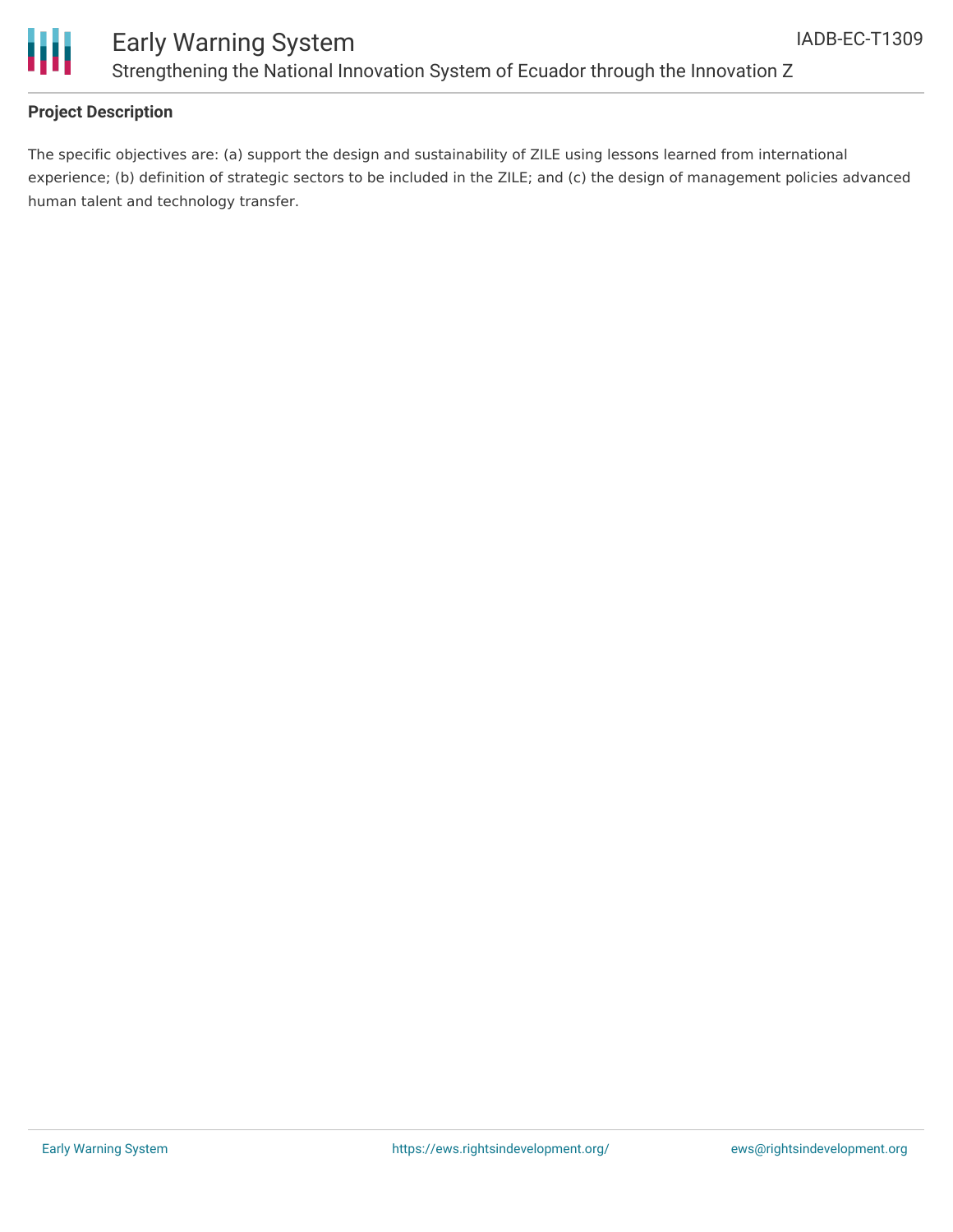

# Early Warning System Strengthening the National Innovation System of Ecuador through the Innovation Z

### **Investment Description**

• Inter-American Development Bank (IADB)

TOTAL COST: USD 275,000 COUNTRY COUNTERPART FINANCING: USD 25,000 IADB FINANCING: USD 200,000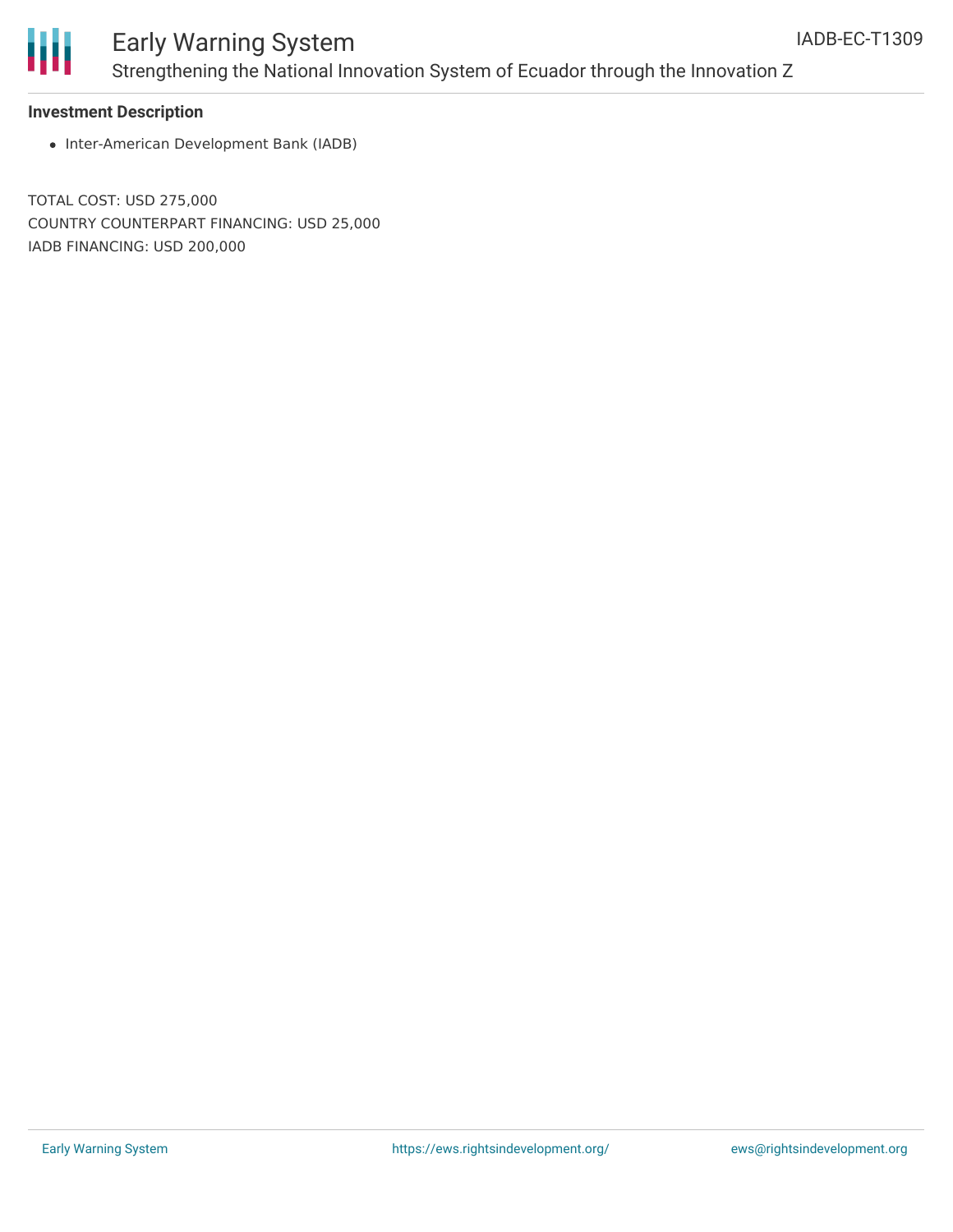

### **Contact Information**

ACCOUNTABILITY MECHANISM OF IADB

The Independent Consultation and Investigation Mechanism (MICI) is the independent complaint mechanism and fact-finding body for people who have been or are likely to be adversely affected by an Inter-American Development Bank (IDB) or Inter-American Investment Corporation (IIC)-funded project. If you submit a complaint to MICI, they may assist you in addressing the problems you raised through a dispute-resolution process with those implementing the project and/or through an investigation to assess whether the IDB or IIC is following its own policies for preventing or mitigating harm to people or the environment. You can submit a complaint by sending an email to MICI@iadb.org. You can learn more about the MICI and how to file a complaint at http://www.iadb.org/en/mici/mici,1752.html (in English) or http://www.iadb.org/es/mici/mici,1752.html (Spanish).